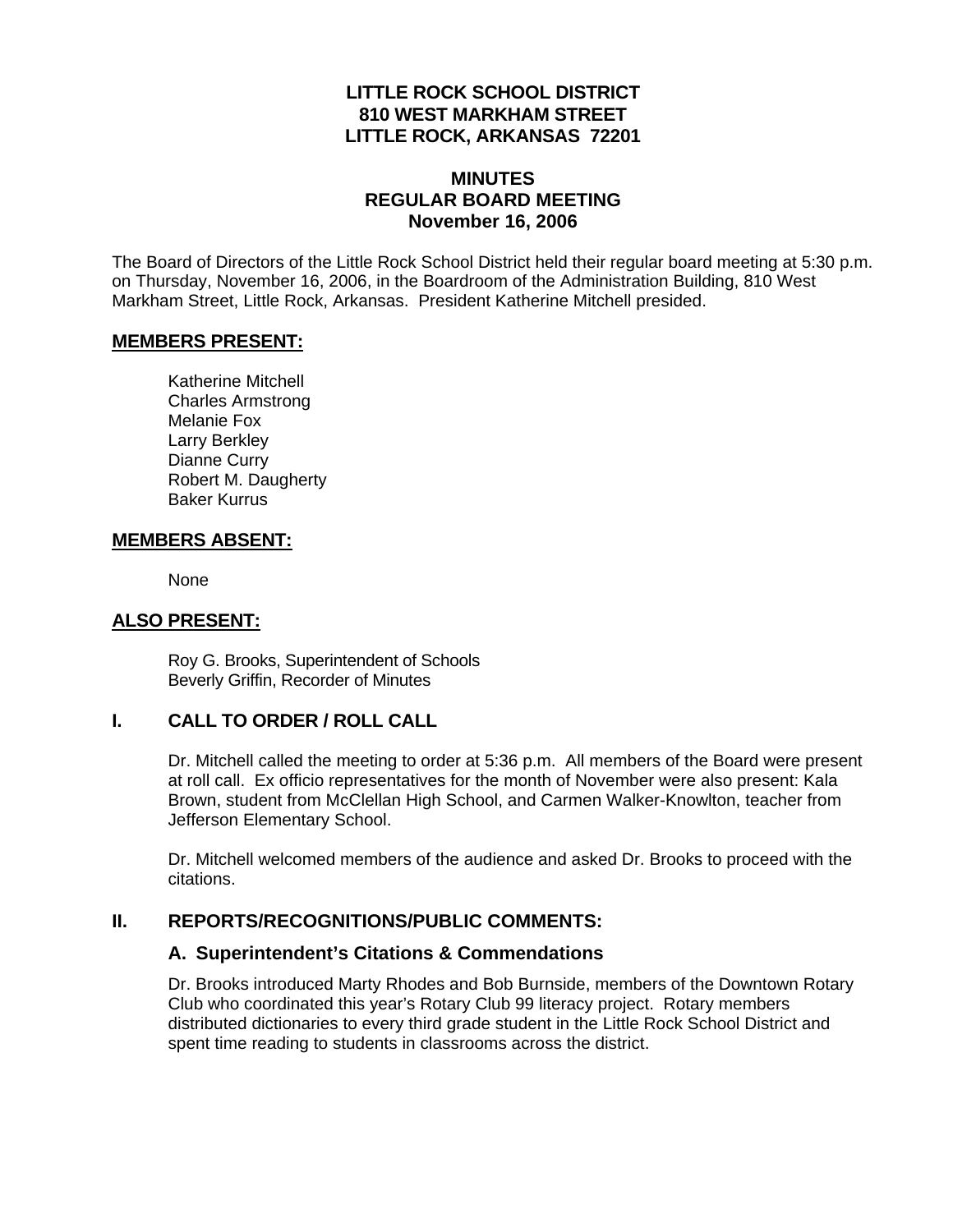Board Meeting November 16, 2006 Page 2

Superintendent's Quality Service recognitions were awarded to:

- − **Sylvester Lang,** Security Officer at the LRSD Adult Education Center. Mr. Lang was nominated by Director Paulette Martin and by Kenya Robinson and Paula Harris for exceptional service and for his concern for the safety and well-being of students, patrons, parents and staff. He was commended for his cheerful attitude and willingness to help whenever needed.
- Judy DalSanto, secretary in the Child Nutrition Department, was nominated by Rita Waller. Ms. Waller, a parent of students who attend the LRSD, stated in her nomination form that Ms. DalSanto greeted her promptly and responded to questions and concerns in a sensitive and caring manner. The nomination was supported by the Director of Child Nutrition, Lilly Bouie.
- − **Leslie McCruel,** custodian at Williams Magnet Elementary School, was nominated by faculty members Mary Jo Bradberry, Anna Leigh Maddox, Holly Brown and Principal Mary Menking. In part, the nomination stated ". . . he is a gentleman with an exceptional work ethic and outstanding character traits. He's the kind of person we all would like to have in our schools and the kind of person you can always count on . . . like a good friend."
- − **Denise Brown,** administrative assistant to the Director of Human Resources, was nominated by Superintendent Brooks. His recommendation applauded her cheerful, pleasant, friendly, and dedicated efforts to serve the people who walk through the doors or telephone the district's Human Resources Department.

Ex-officio representatives s for the month of November were awarded certificates of appreciation; **Carmen Walker-Knowlton,** teacher at Jefferson Elementary School, and **Kala Brown**, student at McClellan High School.

## **B. Remarks from Citizens**

Dr. Lynette Bryant addressed the board regarding the loss of students at the middle grade level, overcrowded conditions at Terry and Fulbright, and concerns about meeting the educational needs of lower income, African-American and Hispanic students. She asked the board to consider the proposal to purchase the land for a new school in west Little Rock to relieve the problems of overcrowding and to attract some of the families who have left the public schools for a private education. She advocated the addition of Kumon to the district's mathematics curriculum to strengthen student achievement and performance in mathematics. She closed by asking the board to build a school on Rahling Road in west Little Rock and to then spend the extra funding from the increase in enrollment to educate and remediate the students who need the most support.

Teresa Gray, former PTA president and parent of a second grade student at Terry Elementary School, asked the board to take immediate steps to improve the environment at Terry and Fulbright. She stated that she had recruited many families to Terry, and that they were pleased with the education that their children were receiving; however she expressed concern about the deterioration of the facilities at Terry and Fulbright.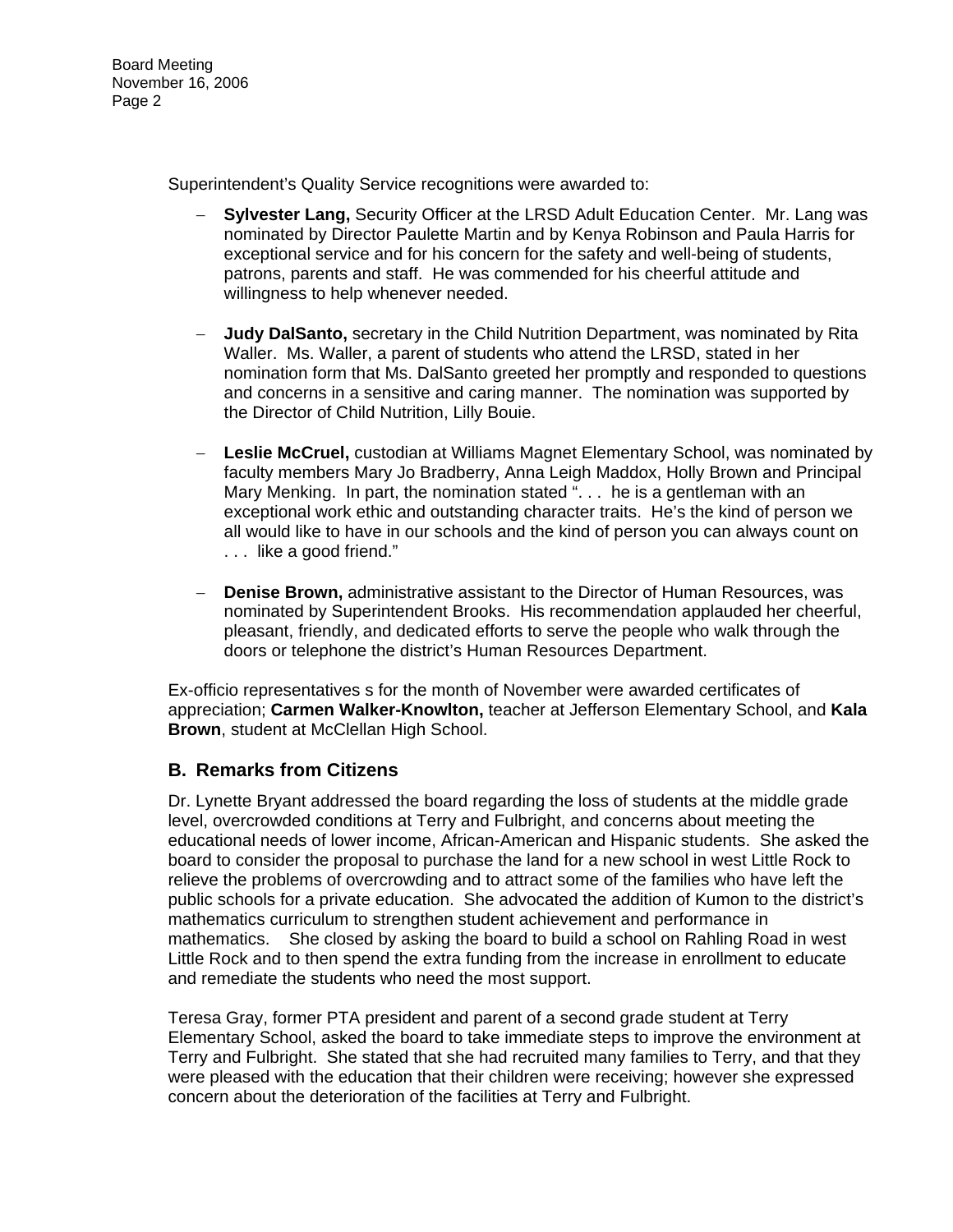Ms. Gray noted that both of these schools were over capacity, with portable classrooms that do not provide sufficient restroom or cafeteria facilities. She asked the board to approve the purchase of land and to proceed with planning for a new Pre-K through eighth grade school.

Cathy Kohler expressed concern regarding policy revision GBI. She stated that the proposed language was ambiguous.

Eleanor Burress addressed the issue of overcrowding in west Little Rock Schools. She introduced herself as a realtor with two children who attend Fulbright. From her perspective, parents who are in the market for a home most often ask first about the schools and want to purchase in an area with good public school options. She noted that her fifth grader was in a portable classroom this year with no running water and no restroom facilities. She noted the new construction and the west LR population shift, and asked the board to look into the future to address the issues that affect everyone in the city.

Dr. Mimi Kokoska introduced herself as a full time doctor at the Veterans Administration Hospital. She stated that she had moved to Little Rock approximately three years ago and that she had many discussions with realtors and neighbors who told her that the public schools were terrible - - that her only option would be to place her children in private schools. She instead opted to place her children in Fulbright, and gave her reasons for attending the meeting tonight: 1) to urge the board to do what had been previously approved and funded through the millage election; 2) to consider the west Little Rock schools which are doing an outstanding job of educating children even with the conditions and problems associated with operating schools over capacity; and 3) to gain parental and community support to ensure a successful school with a diverse population once it is built. She asked the board to embrace this as a leadership moment - - to make good decisions, and to take appropriate action to approve the procurement of land for a new school in west Little Rock.

Teresa Holloway, parent of a fifth grade student at Fulbright, expressed concern and disappointment in the current conditions at her daughter's school. She recently moved from Texas, and noted the difficulty associated with explaining to her child why she is being taught in a trailer. She stated that the children feel disconnected and apart from the rest of the students in the school and she asked the board to make a favorable decision on building a new school: "It is time - - growth in Little Rock is going to happen . . . make the right decision and build a school for the future of our children."

Keith Broach also reported that he recently moved to Little Rock, and that private schools came highly recommended. He asked the board to vote in favor of building a school in west Little Rock, commenting on his support for and belief in public schools. He expressed great satisfaction with his family's experiences at Fulbright and reported that he and others had spent the past four years recruiting families to Fulbright and Terry. "We have filled up two schools - - give us a chance to fill up one more."

## **SUSPENSION OF THE RULES:**

Mr. Berkley made a motion to suspend the rules to reorder the agenda, moving the West Little Rock Schools item to this point in the agenda. Ms. Fox seconded the motion and it **carried unanimously**. Discussion and action on the purchase of property for a west Little Rock School was conducted at this point in the meeting.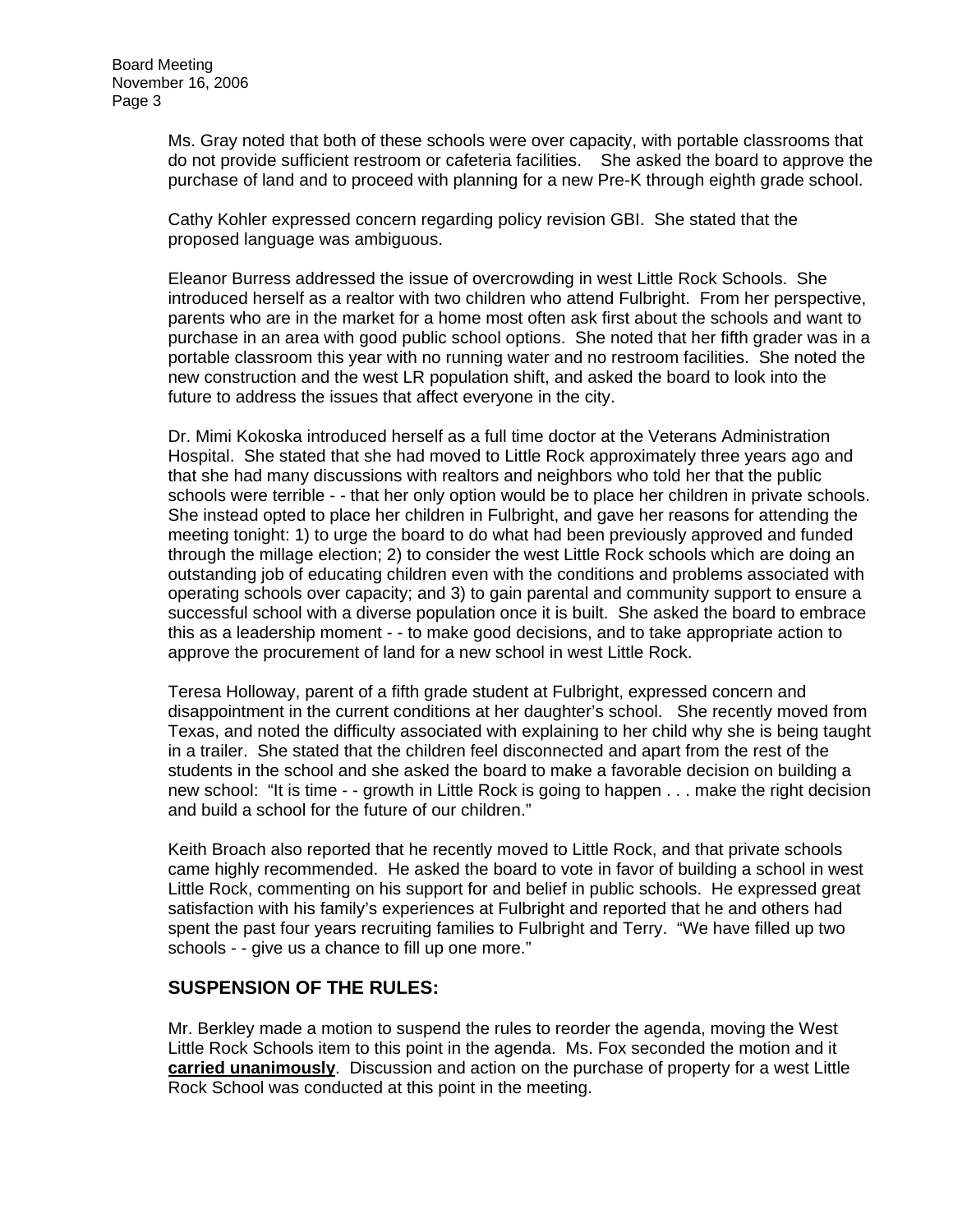## **Purchase of Property for West LR School:**

Mr. Kurrus made a motion to place the Rahling Road property under contract to purchase for 180 days at the specified price in order to study the property and to determine if it is suitable for the building of a school, including a study on engineering, zoning, and enrollment and to determine how building the school will impact the district as a whole. Mr. Berkley seconded the motion, and after a lengthy period of comments and discussion the motion **carried unanimously**. Prior to the vote:

Dr. Mitchell commented on the commitments made in the Revised Desegregation and Education Plan and the fact that many of the things that were contained in that plan had not been completed. She asked the board to commit to working together to ensure that promises made were promises kept, assuring the audience that she had supported building a school in west Little Rock because it was a promise made in the millage election.

Mr. Berkley thanked those in the audience and others who had called and written in support of moving ahead with the building of a school in west Little Rock. He asked for continued involvement "even when there aren't hot issues on the agenda." He thanked Mr. Kurrus for the huge investment of time in searching for a site for a school in west Little Rock.

Dr. Daugherty echoed comments made by Dr. Mitchell. He agreed that a vote in favor of this was a vote in support of a promise made to the community during the millage election several years ago. He also seconded the comments made by Mr. Berkley, asking the community to continue to speak up when they are concerned about issues that come before the board.

Ms. Fox expressed appreciation for the "100's of e-mails" she and other board members received, and asked the audience to "keep it up."

Ms. Curry thanked community members for their input and their e-mail messages and stated her intent to continue to move forward in a united effort to keep our promises to the community.

Mr. Armstrong responded briefly to comments from speakers earlier in the meeting about the quality of education at Fulbright and Terry. He reminded the listeners that the Board intends to ensure that every school in the LRSD is a high quality school and that every student, no matter which school they attend, receives a high quality education. He asked that parents support their schools, support their communities, and become more involved in their children's education.

Mr. Kurrus expressed optimism as the district moves forward to build a first class facility in west Little Rock and to then to go forward to build more new schools. He discussed the impact of attractive facilities on the community - - the better the schools become, the more people will be attracted to attend, the more revenue we generate. He noted that there will be similar needs in Zone 7 soon, with new housing and the schools in that area enrolling more students. He asked the board to pull together, east-west-north-south, and to do what is right for our school district and our community.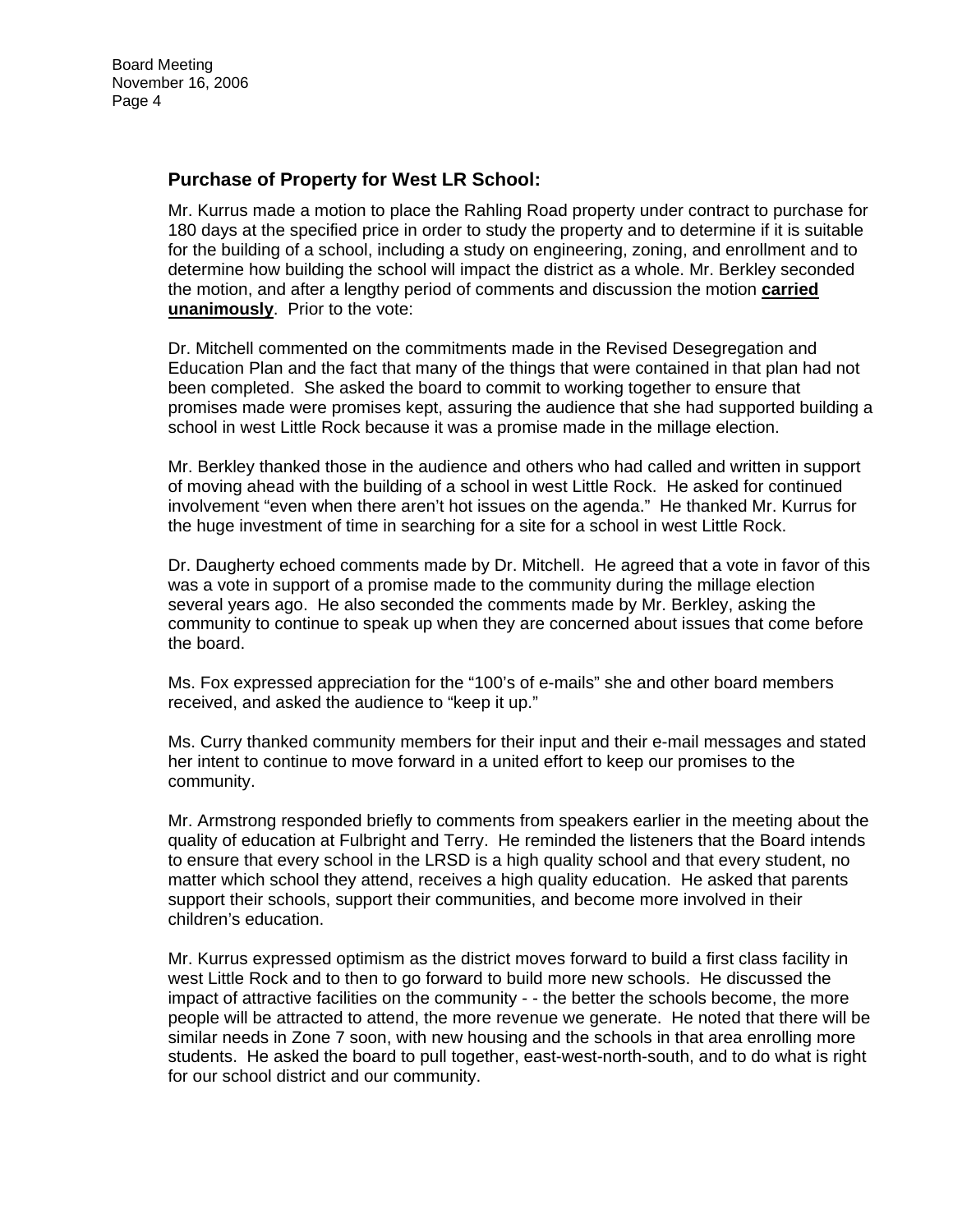# **C. PTA Council**

**Bernadette Turner** thanked the board for supporting the west Little Rock School proposal and stated that it was a good first step in fulfilling promises to the children and the community. She thanked the Fulbright PTA and staff for hosting the monthly council meeting, and expressed appreciation to board members Armstrong, Berkley, Fox and Kurrus for attending. She announced the date of the next Council meeting at Wakefield Elementary on December 12, at 11:30 a.m.

Ms. Turner reported that a survey would be distributed at the December meeting to determine if it would be beneficial to hold PTA Council meetings in the evenings or after school. She also reminded the board that Dr. Brooks would be hosting a breakfast for the PTA unit presidents; board members were invited to attend on Friday, November 17, 2006, at 8:30 a.m. The final announcement was regarding the Middle School Showcase for students and parents on Sunday, November 19, 2:00 – 4:00 p.m. at Hall High. The event will provide a forum to discuss elementary to middle school transition, the assignment process, curriculum, magnet programs, and school choice options.

# **D. Little Rock Classroom Teachers Association**

Katherine Wright Knight congratulated the negotiating committees for reaching agreements for transportation workers and psychological examiners. She reported that scores for National Board Certification were expected within a few days, noting that sixty-three teachers had taken the exam - - a significant increase over the past three years. She reported that twenty-six scholarships in the amount of \$1,250 were available to pay approximately half of the NBCT registration fees.

Ms. Knight expressed opposition to the proposed policy revision on staff participation in political activities, stating that the current policy had served well for a number of years. She reported that nothing inappropriate or illegal had been done in past campaigns and stated that the policy should remain as it stands. Ms. Knight also reported that she had received many calls about the number of meetings being called in the schools and that there appeared to be a misinterpretation of what is allowed under the negotiated agreement.

She closed by thanking Dr. Mitchell for making board meetings humorous, and for giving the meetings a comfortable feeling. She stated that the CTA wants to continue to work together to make this a better school district for our children.

# **E. Update: Mitchell School / Wright Avenue Neighborhood Association**

Dr. George Blevins addressed the board regarding the Wright Avenue Neighborhood Association and their intent to continue to develop a proposal for the reuse of that building. He thanked the board for making a commitment to keep their promises, but expressed his opinion that a promise to the Mitchell community had been broken when Mitchell was closed as a neighborhood elementary school. He again asked for additional time to develop a comprehensive proposal for reuse of Mitchell Elementary and he asked that the building be removed from the district's surplus property listing.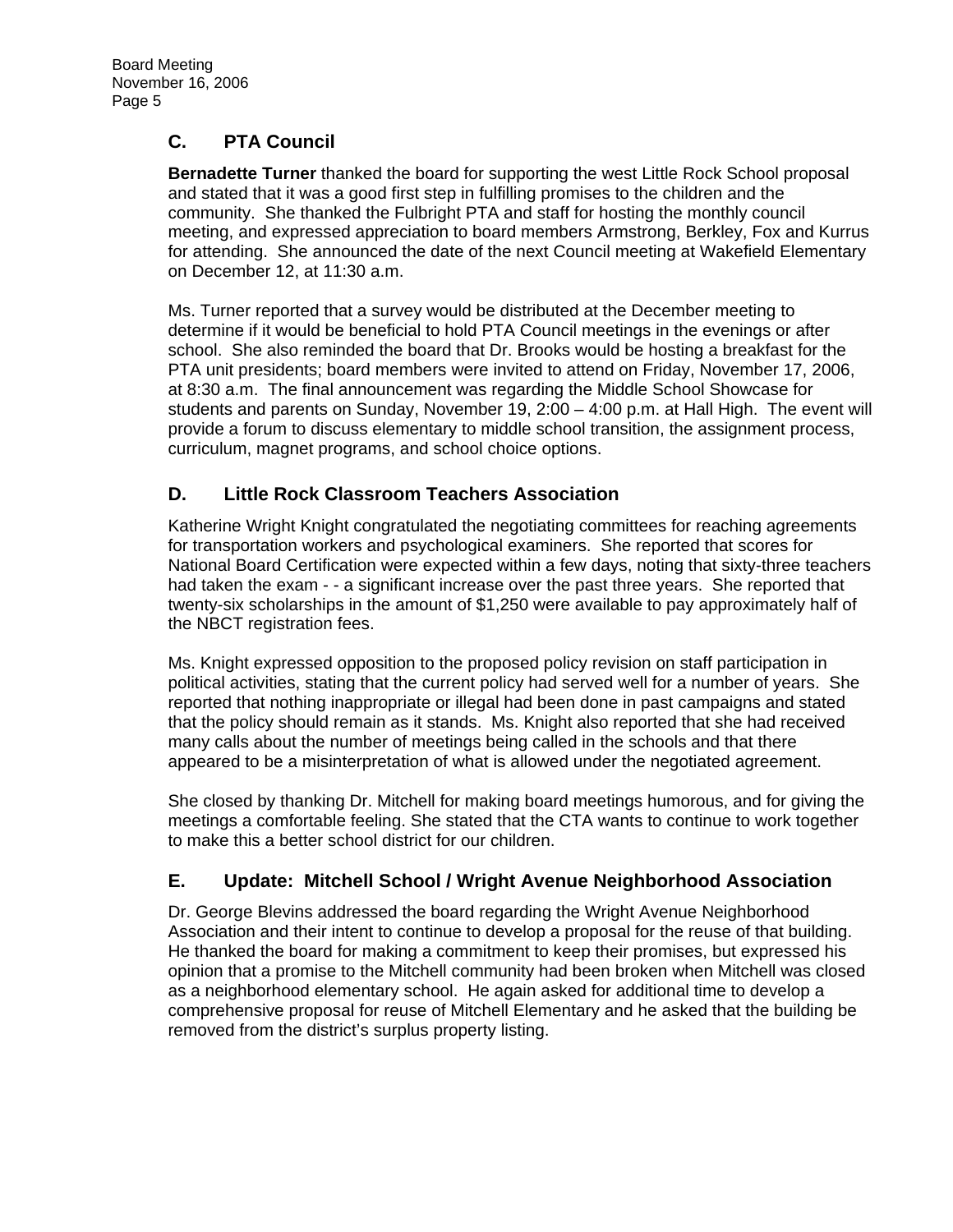## **SUSPENSION OF THE RULES:**

Mr. Armstrong moved to suspend the rules to reorder the agenda and to consider the Mitchell School property offer at this point in the agenda. Mr. Kurrus seconded the motion and it **carried 6-0-1**, with Dr. Daugherty abstaining.

### **Mitchell School Property Offer:**

The board was presented an offer in the amount of \$450,000 for the purchase of the Mitchell school property. The school was closed in December 2004 due to the amount of extensive repairs and renovations required to maintain the building as a viable school. The Board declared the property surplus in May of 2006 and it was placed on the market.

Mr. Berkley made a motion to accept the offer presented; Ms. Fox seconded the motion. Following a lengthy discussion, the board **defeated the motion** by a vote of 2-4-1, with Mr. Berkley and Ms. Fox voting in favor of the motion, Mr. Armstrong, Ms. Curry, Dr. Daugherty and Dr. Mitchell voting no, and Mr. Kurrus abstaining.

Prior to the vote, the discussion included responses from Stuart Mackey, representative of The Hathaway Group. He indicated that an affirmative vote would place the property on a 45-day contract for an assessment of the property to determine the costs involved in renovations and upgrades. He reported that he had met with the proposed buyers, who were interested in using the facility for a daycare and pre-kindergarten facility. The building was listed at \$575,000; the offer was in the amount of \$450,000. He considered this to be a very good offer, and reported that he had asked the Wright Avenue Neighborhood Association to make an offer on the facility with a 180-day contract to determine if they would be able to bring forth a viable proposal. WANA representatives had declined to do so.

Dr. Daugherty questioned whether the buyer might be interested in opening a charter school or other facility that would place us in competition for students. The teacher ex-officio board representative, Ms. Walker-Knowlton, replied by saying that competition might be a good thing and that if the district wasn't using the building it should be sold rather than to sit vacant.

Mr. Kurrus addressed the issue of declining population and shifts in housing patterns away from the central part of the city. He reported that 759 single family housing units had been lost over the past ten years resulting in a decrease in the number of school-age children in the area. He related that King, Stephens, Washington and Gibbs were within five to seven minutes from Mitchell and that all of them had open and available seats.

Mr. Berkley thanked Dr. Blevins for his comments, but noted that the WANA had been given ample time to put together a concrete proposal. Dr. Daugherty suggested that the funds from the building, when it is sold, could be allocated to building a new pre-k center in central Little Rock. Mr. Armstrong suggested that the Mitchell School building be demolished and a new school built on that site.

Dr. Mitchell reminded the board that she had voted against closing the school because of a commitment made to the voters to provide funding to update the school and to improve the technology through the millage election. She expressed a desire to give the community a chance to decide what will happen to the building.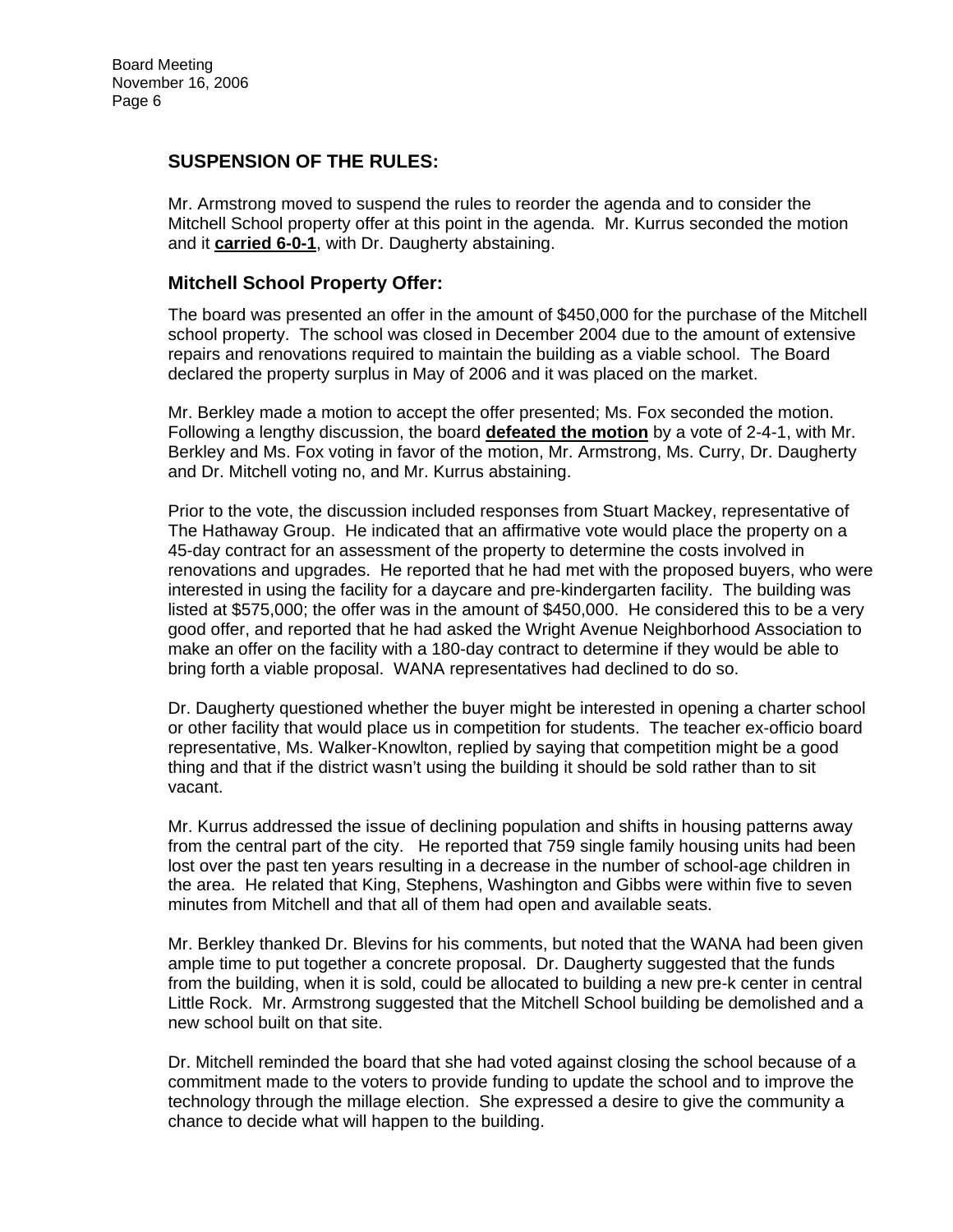Ms. Fox asked Mr. Milhollen to report the costs currently associated with keeping the building secure and maintained. He reported that approximately \$6,000 was paid during the 2006-07 school year in utilities costs. In addition, he reported that the roof needed repair to prevent it from continuing to deteriorate.

# **IV. REPORTS AND COMMUNICATIONS:**

## **A. Remarks from Board Members**

Dr. Mitchell presented an honorary gavel to outgoing president Dr. Daugherty in appreciation for his service to the board during the 2005-06 school year. She also presented a plaque to Tony Rose for his six years of outstanding service to the students of the LRSD.

Mr. Rose made brief comments, stating that he was honored by the opportunity to serve and that he considered his time on the board to have been the most important thing he had ever done. He promised to follow the board actions, attend meetings, and continue to maintain interest in the activities of the LRSD.

Ms. Curry reminded the board and the audience that there would be three forums in Zone 7, and she asked her fellow board members to attend.

*The board took a brief recess at 7:15 p.m. and reconvened at 7:35 p.m. Dr. Mitchell did not return after the break.* 

## **B. Budget Update**

There was no report and no information was requested by the board.

# **C. Student Assignment Report**

There was no report provided.

## **D. Internal Auditors Report**

Mr. Becker's report was printed in the agenda. No additional information was requested.

## **E. November 2006 Construction Report – Bond Projects**

Mr. Goodman's report was provided as part of the board's agenda.

## **F. Report: Independent Investigation – Quattlebaum Law Firm**

Mr. Kurrus made a motion to table this report until the next agenda meeting, December 7, 2006. Mr. Berkley seconded the motion and it **carried unanimously**.

## **V. APPROVAL OF ROUTINE MATTERS:**

## **A. Minutes**

Minutes from the regular board meeting of October 26, 2006 and from a special meeting held on November 9, 2006 were presented for the board's review and approval. Ms. Fox moved to approve the minutes as written; Dr. Daugherty seconded the motion and it **carried unanimously**.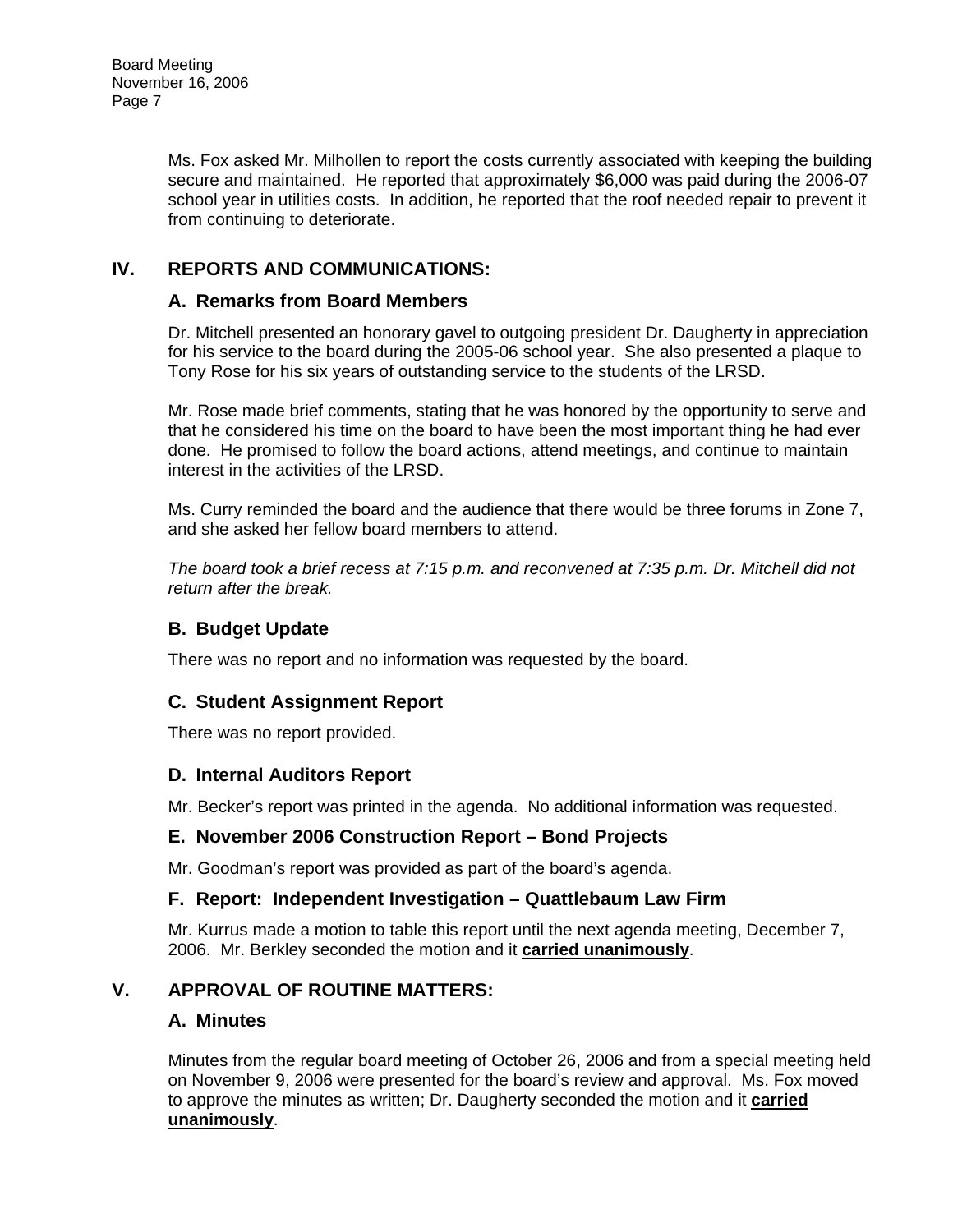## **VI. BOARD POLICY AND REGULATIONS REVIEW:**

## **A. First Reading – Policy GBI: Staff Participation in Political Activities**

A revision to district policy *GBI, Staff Participation in Political Activities*, was recommended for board review and first reading approval. The revision would have no effect on political involvement of employees outside the school day, but it would restrict activities conducted on school district property during the school day. Mr. Berkley moved to approve the recommended policy revision; Ms. Fox seconded the motion.

Mr. Mittiga was asked to respond to questions from the board regarding the intent of the revision and recommendations from legal counsel to clarify the policy. Dr. Daugherty opposed language of the proposed revision; Mr. Armstrong suggested that the board's policy be a reflection of the state ethics policies, agreeing that the policy may need revision, but preferring a prior review of state policy prior to voting.

Mr. Kurrus suggested that the board remove the item from the table, do an additional review, and ask board members to return with suggested additions, deletions, and corrections. Dr. Daugherty seconded the motion after Mr. Berkley's motion and Ms. Fox's second were withdrawn. The motion to table **carried unanimously**, and applied to the following two policies as well.

### **B. First Reading – Policy KHE: Political Solicitation and Activity on District Property**

This policy revision was similar to the previous policy in its' intent to provide guidelines for political activities which are allowed on district property. The previous motion to table was considered to apply to this recommendation.

## **C. First Reading – Policy BDDA: Requests for Information**

Action on this recommended policy was tabled with the previous motion.

## **VII. ADMINISTRATION**

### **A. Resolution and Affirmation – Unitary Status**

At the suggestion of the District's legal counsel, a resolution was presented for the board's review and adoption. Mr. Berkley read the resolution prior to the vote.

It is the intention of the Little Rock School District Board of Directors to continue to assess Little Rock School District programs, particularly those programs designed to improve and remediate the achievement of African-American students, and to modify or replace programs which are not working, even after LRSD is released from federal court supervision. It is further the intention of the Little Rock School District Board of Directors to continue to follow the comprehensive program assessment process approved by the Board on December 16, 2004, even after LRSD is released from federal court supervision.

Mr. Kurrus moved to approve adoption of the resolution as read. Ms. Fox seconded the motion and it **carried 4-0-2,** with Mr. Armstrong and Ms. Curry abstaining.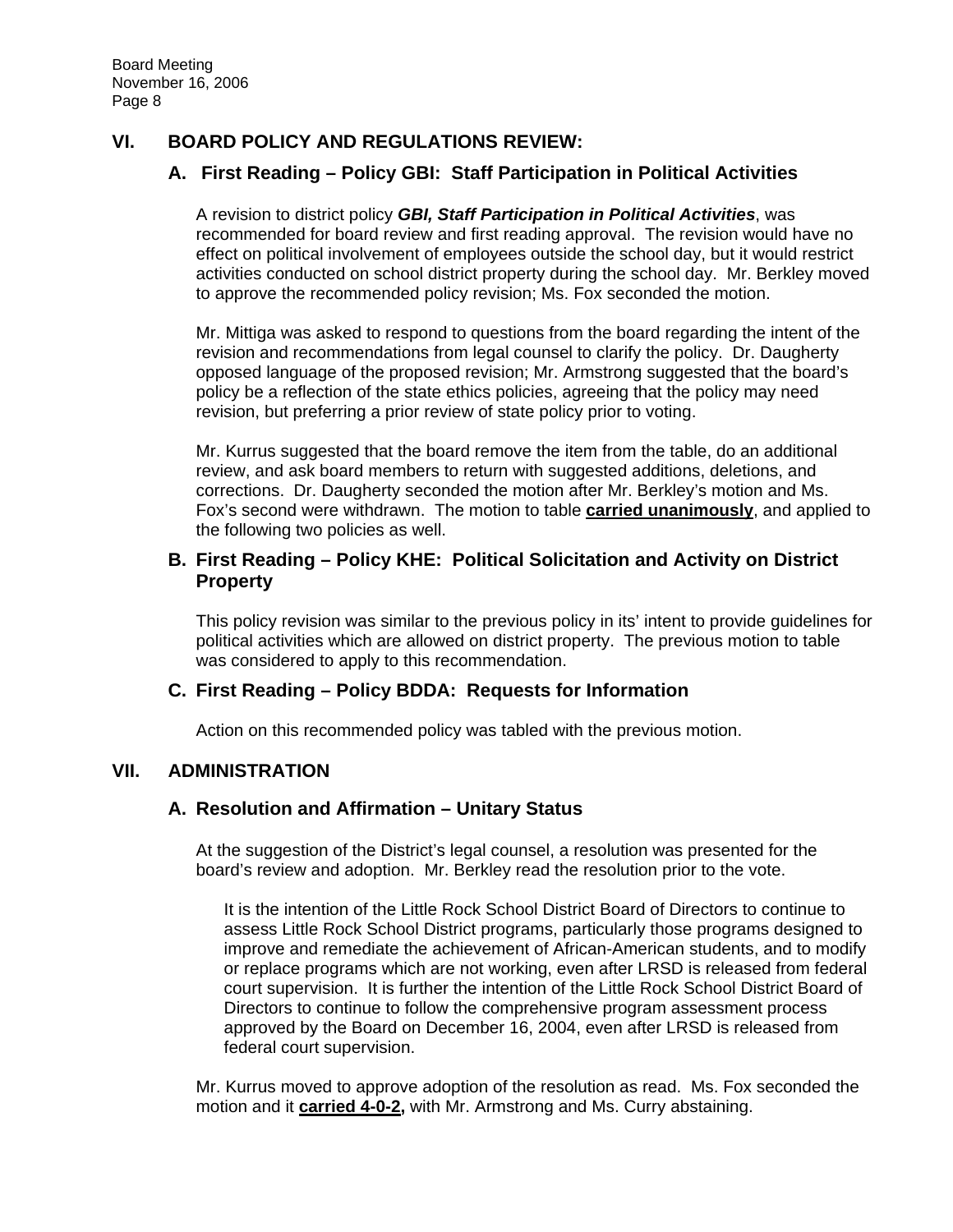## **VIII. EDUCATIONAL SERVICES**

### **A. External Evaluations**

Three of the four final evaluation reports prepared by external evaluators, Steve Ross and James Catterall were presented for the board's review and approval. These included Read 180, 21<sup>st</sup> Century Community Learning Centers, and the A+ Program at Woodruff Elementary School. The fourth evaluation, Pre-K literacy, will be presented in December. As required, the step-2 evaluation reports are presented for approval by the board prior to final submission to the courts. Ms. Fox moved to approve the three reports for submission. Ms. Curry seconded the motion and it **carried unanimously**.

## **B. Proposed Changes in Courses and Clarification on Math Credits Required for Graduation**

A recommendation for revisions to board policy IKF, and updates to the regulations included in IKF-R were prepared and presented by the district's curriculum and instruction staff. Dennis Glasgow was present and responded to questions regarding the mathematics credits required by the Smart Core curriculum. Mr. Berkley moved to approve the revisions as submitted. Dr. Daugherty seconded the motion and it **carried unanimously**.

### **IX. HUMAN RESOURCES**

### A. **Personnel Changes**

Routine personnel matters were listed in the board's agenda. No other personnel issues were presented for consideration. Mr. Berkley moved to approve the items presented; Dr. Daugherty seconded the motion and it **carried unanimously**.

## **B. Salary Proposal: 2006-2007 school year: School Psychologists and Transportation Employees**

Dr. Brooks reported that the final two employee groups had completed negotiations and it was recommended that a 3% salary increase for a three year agreement for transportation employees and school psychologists be approved by the board. Ms. Fox moved to approve the recommendation. Mr. Berkley seconded the motion, and it **carried unanimously.**

## **VIII. FINANCE & SUPPORT SERVICES**

## **A. Refunding of District Bonds**

In October, 2006, the board approved a resolution to proceed with the issuance of refunding bonds. The sale was completed in November, 2006, with the low bid submitted by Prager, Sealy & Co., Inc. The refunding will produce a total savings of \$2,954,488 to be realized through the 2032-33 school year. Mr. Milhollen and Cary Smith from Stephens Inc were present to respond to questions from the board. Mr. Berkley moved to approve a resolution authorizing the delivery and issuance of bonds. Ms. Fox seconded the motion. Dr. Daugherty recused and was absent at the time of the vote. The **motion carried 5-0**.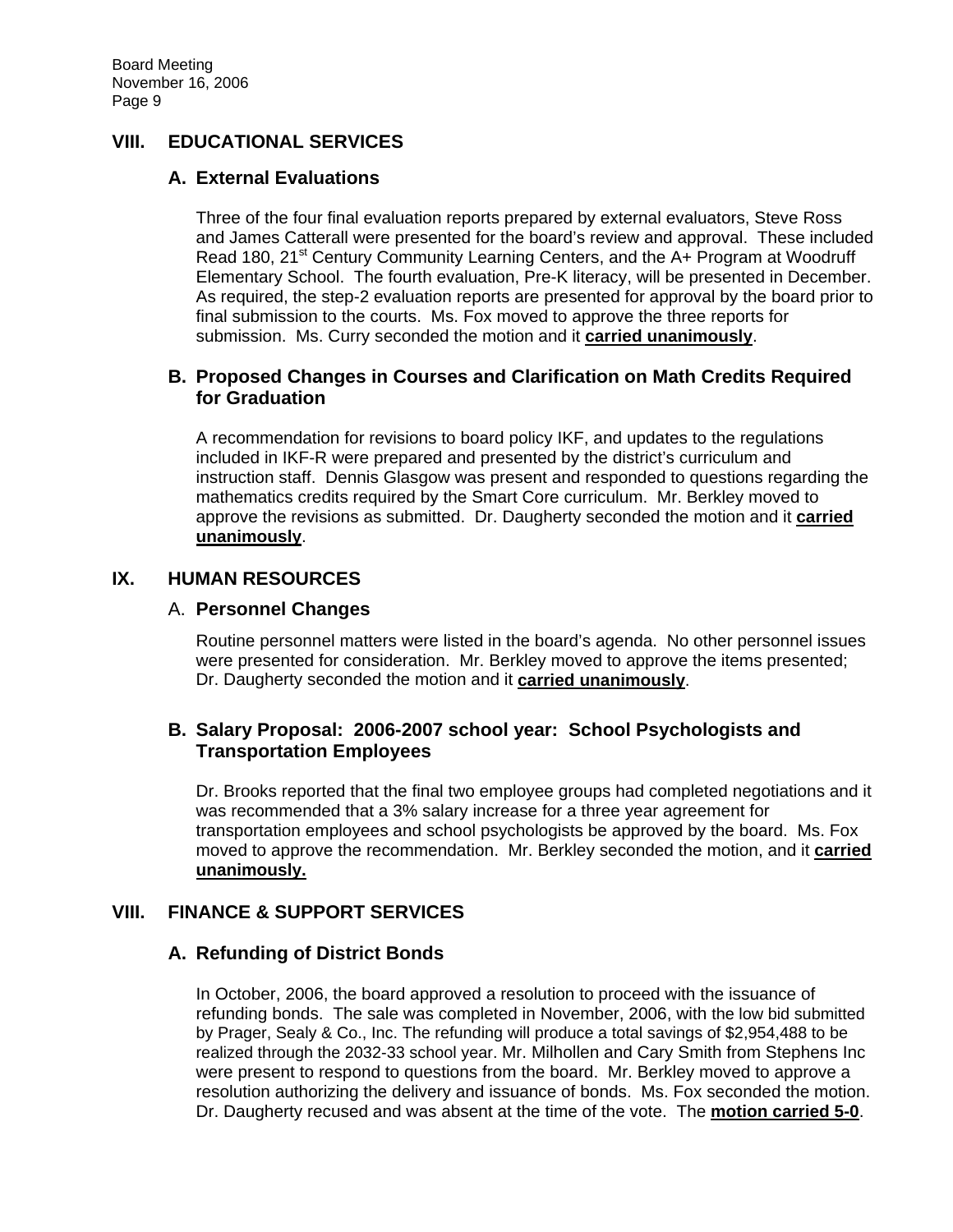## **B. Resolutions: Signatures – District Documents**

Arkansas Act 671 requires the district to designate the board's president as disbursing officer and an alternate officer to serve in the president's absence as part of the annual board reorganization. The board's president and vice-president are so designated. In addition, the Act also requires the Superintendent to serve as the ex-officio financial secretary for the district. Resolutions authorizing these actions were presented for the board's adoption. Dr. Daugherty moved to approve the resolutions as presented; Ms. Curry seconded the motion and it **carried unanimously**.

### **C. Additional Funding for Forest Heights Bond Project**

The board received a report at the agenda meeting regarding the Forest Heights Middle School construction project. Circumstances regarding rising construction costs caused a shortfall in the allocations previously approved by the board. The administration requested approval to allocate an additional \$1.75 million for the project. Specific details were provided as part of the board's agenda; Mr. Milhollen and Mr. Goodman were present to respond to questions. Ms. Curry moved to approve the administration's request for additional funding; Ms. Fox seconded the motion and it **carried unanimously**.

### **D. Purchase of Property for West Little Rock School**

Action on the purchase of property to build a school on Rahling Road in west Little Rock was taken and reported earlier in these minutes.

### **E. Mitchell Property Offer**

Action on the recommendation to sell the Mitchell School property was taken and reported earlier in these minutes.

### **F. Donations of Property**

The Board was asked to approve acceptance of recent donations to the District. The student ex-officio representative, Kala Brown, read the listed donations. Ms. Fox made a motion to accept the donations as listed; Ms. Curry seconded the motion, and it **carried unanimously.**  Donations are listed in the following chart:

| <b>SCHOOL/DEPARTMENT</b>  | <b>ITEM</b>                                                                                                                 | <b>DONOR</b>                                                 |
|---------------------------|-----------------------------------------------------------------------------------------------------------------------------|--------------------------------------------------------------|
| Booker Arts Magnet School | Micael Deconet Fecit Venetis bass<br>valued at \$2,000.00                                                                   | E. O. Huddleston                                             |
|                           | Viola valued at \$500.00                                                                                                    | Elizabeth Clarke                                             |
| Central High School       | Lexan, valued at \$1,594.26 to replace<br>windows in gym doors                                                              | Dr. Darin Wilbourn of LR Spine<br>& Joint Clinic             |
| Dodd Elementary School    | School supplies, valued at \$500.00<br>and classroom subscription to the<br>Arkansas Democrat-Gazette, valued<br>at \$1,000 | Transamerica Worksite<br>Marketing                           |
|                           | School supplies valued at \$250.00                                                                                          | Office of Federal Probation and<br><b>Pre-Trial Services</b> |
|                           |                                                                                                                             |                                                              |

### **DONATIONS**